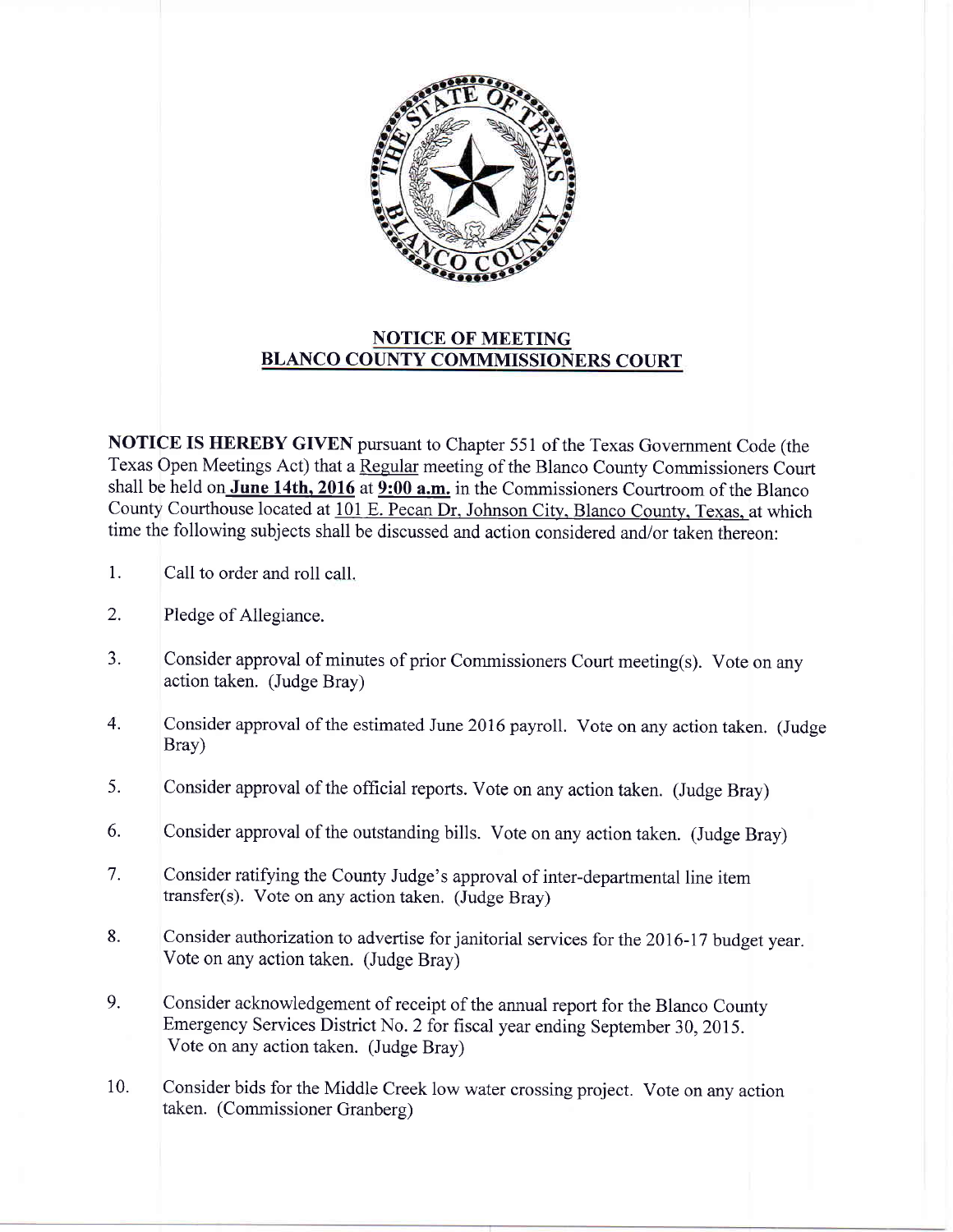- 11. Consider resolution requiring written swnmary of County dispersed funds by all entities receiving public funds that benefit the citizens of Blanco County. Vote on any action taken. (Judge Bray)
- Consider report from Connie Russell on the Blanco County Child Protection and Family Advocacy Board. Vote on any action taken. (Judge Bray) t2.
- Consider authorization for the County Judge to sign a maintenance service agreement with Billy Jack's Pumping and Maintenance Service for the required grease trap pumping at the Law Enforcement Center. Vote on any action taken. (Judge Bray) 13.
- Consider action regarding the sale or lease of the County owned real property located at 200 N. Avenue G in the City of Johnson City (commonly referred to as the "old county annex"). Vote on any action taken. (Judge Bray) 14.
- Acknowledge the resignation of Commissioner John Wood. (Judge Bray) 15.
- Swearing in of Tommy Weir as Commissioner of Blanco County Pct. 1 by Judge Bray. 16.
- Adjourn. t7.

SIGNED this the  $\frac{10}{\text{ days of}} \frac{10}{\text{ y}} \times 2016$ 

Brett Bray, County Judge Blanco County, Texas

## POSTING CERTIFICATE

I, the undersigned, do hereby certify that the above Notice of Meeting, or a true and correct copy thereof, was posted in the Blanco County Courthouse, located at  $\underline{101}$  E. Pecan Dr in Johnson City, Blanco County, Texas, at a place readily accessible to the public at all times, on this the  $0<sup>th</sup>$  day of June , 20  $\left(\right)$  at  $3!\infty$   $\supset$  .m. in compliance with Chapter 551 of the Texas Government Code.

SIGNED this the  $\sqrt{\frac{4h}{m}}$  day of  $\sqrt{\frac{4h}{m}}$  $\sim$ . 20  $\sqrt{2}$ . Printed Name: M. Kathryn Strickland

Title: Administrative Assistant, Blanco Co. Judge